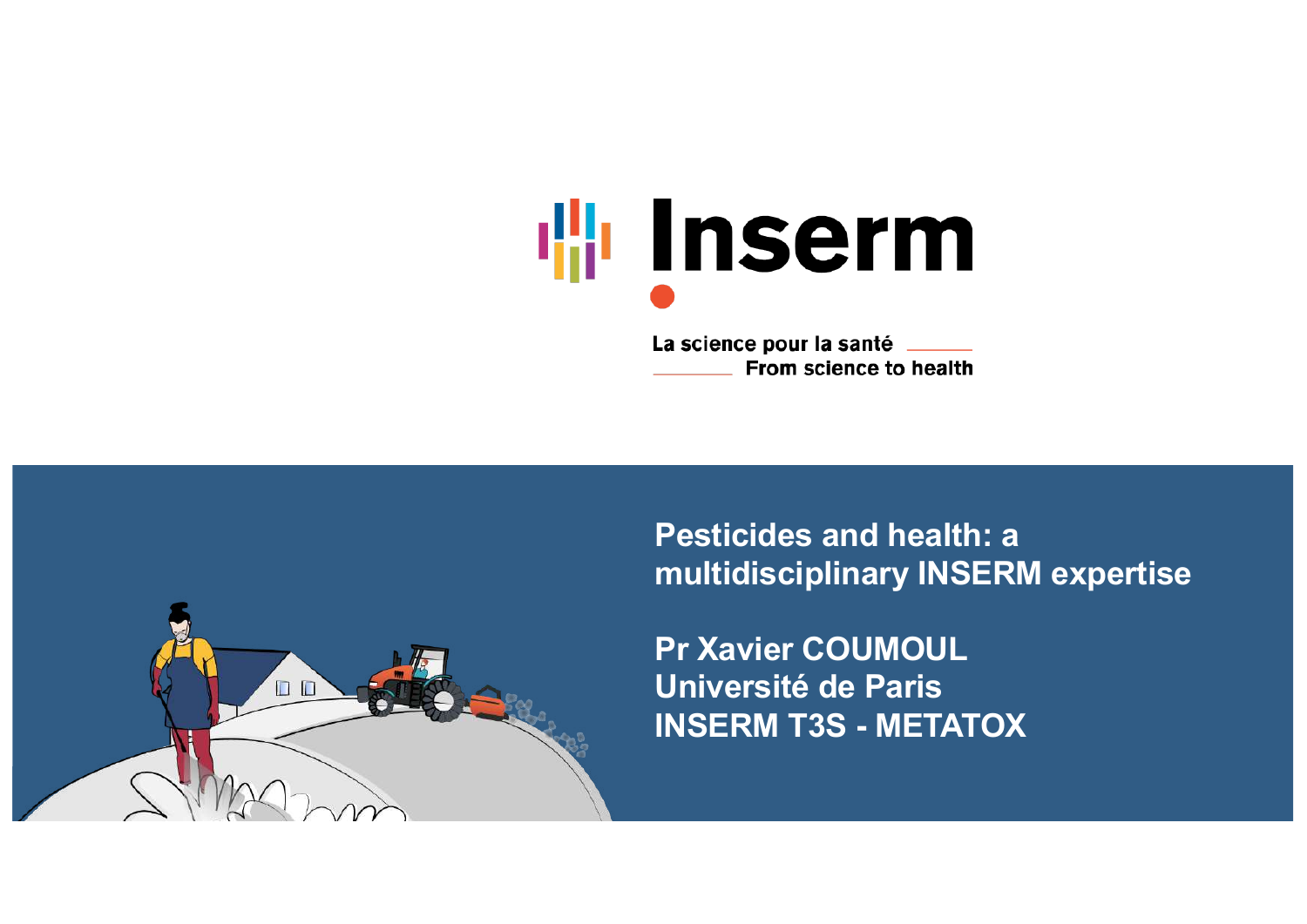### **Pesticides and health: a multidisciplinary INSERM expertise**

**The objectives were to study:**

- **pathologies** potentially related to exposure to pesticides, whether occupational or not
- **glyphosate** in order to have new data available given the uncertainties on its toxicity
- **chlordecone**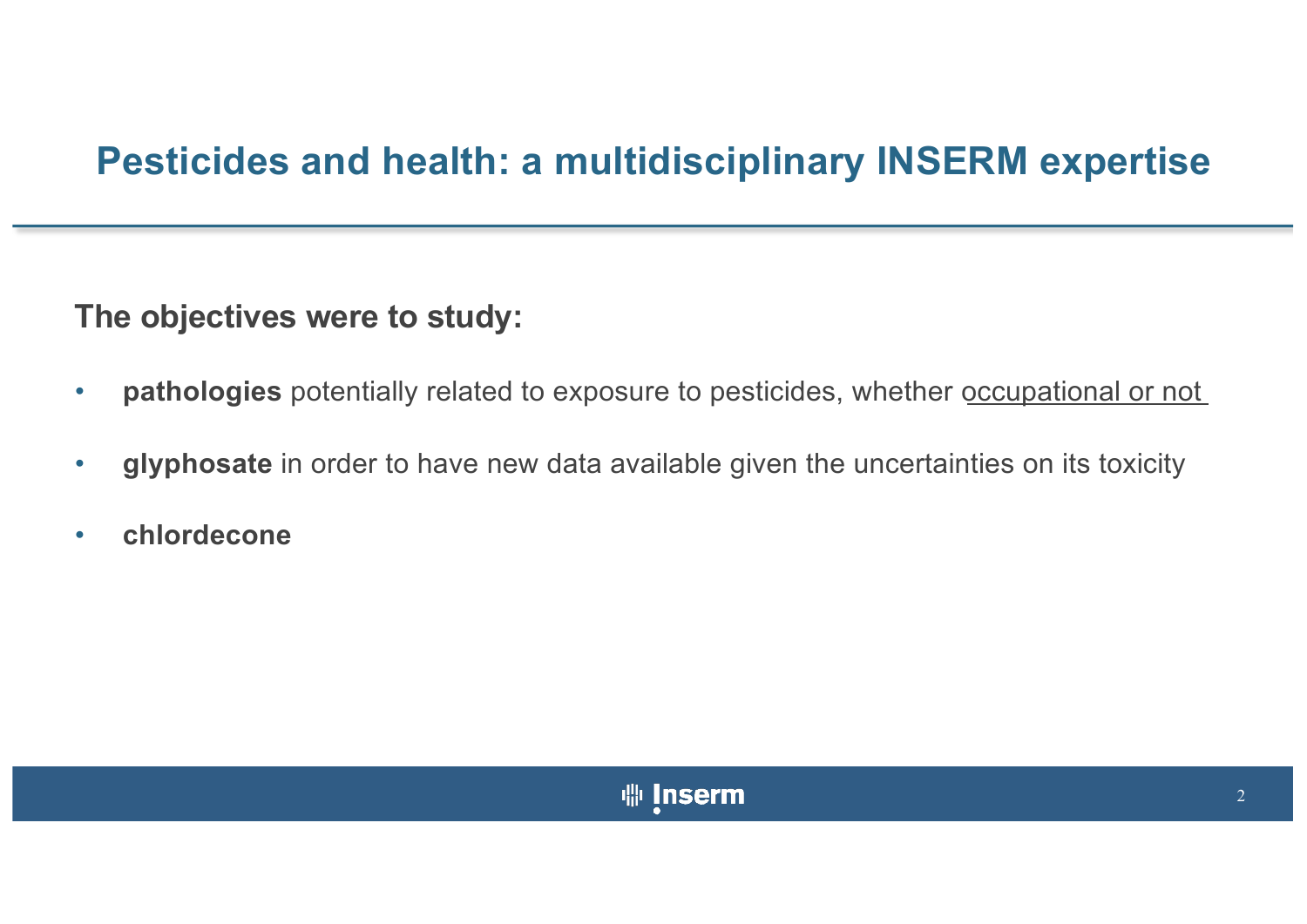#### **What do we mean by "pesticides"?**

#### **Generic term**

- $\triangleright$  Substances acting on living organisms (insects, plants, fungi) to destroy, control and repel them
- Ø Covers "plant protection" products, biocides, products for veterinary purposes

**Heterogeneity Classes** 

**Insecticides Herbicides** Fungicides...

**Chemical families ~100 Active substances ~1,000 Commercial specialties ~10,000**

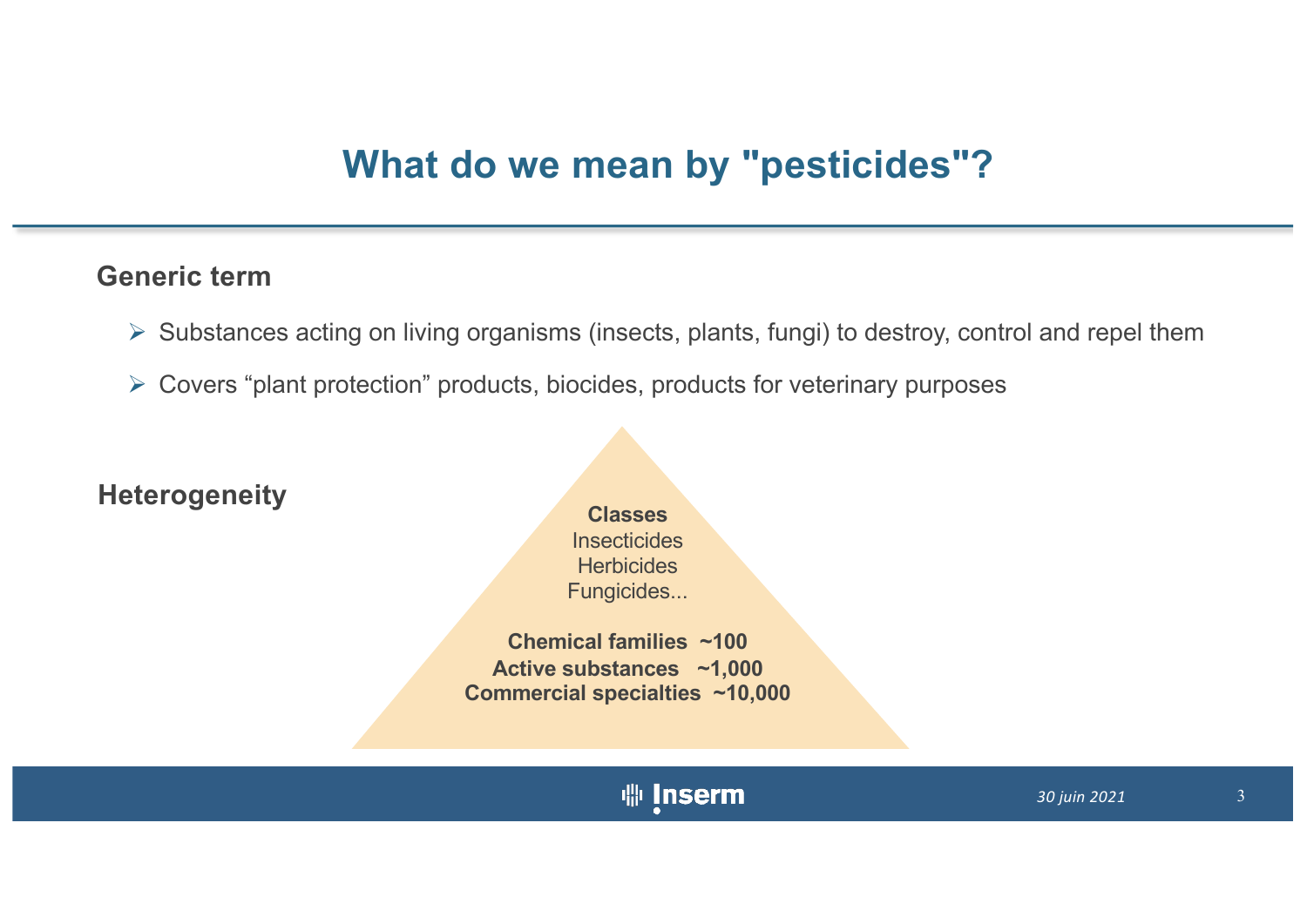### **Pesticides and health: a multidisciplinary INSERM expertise**

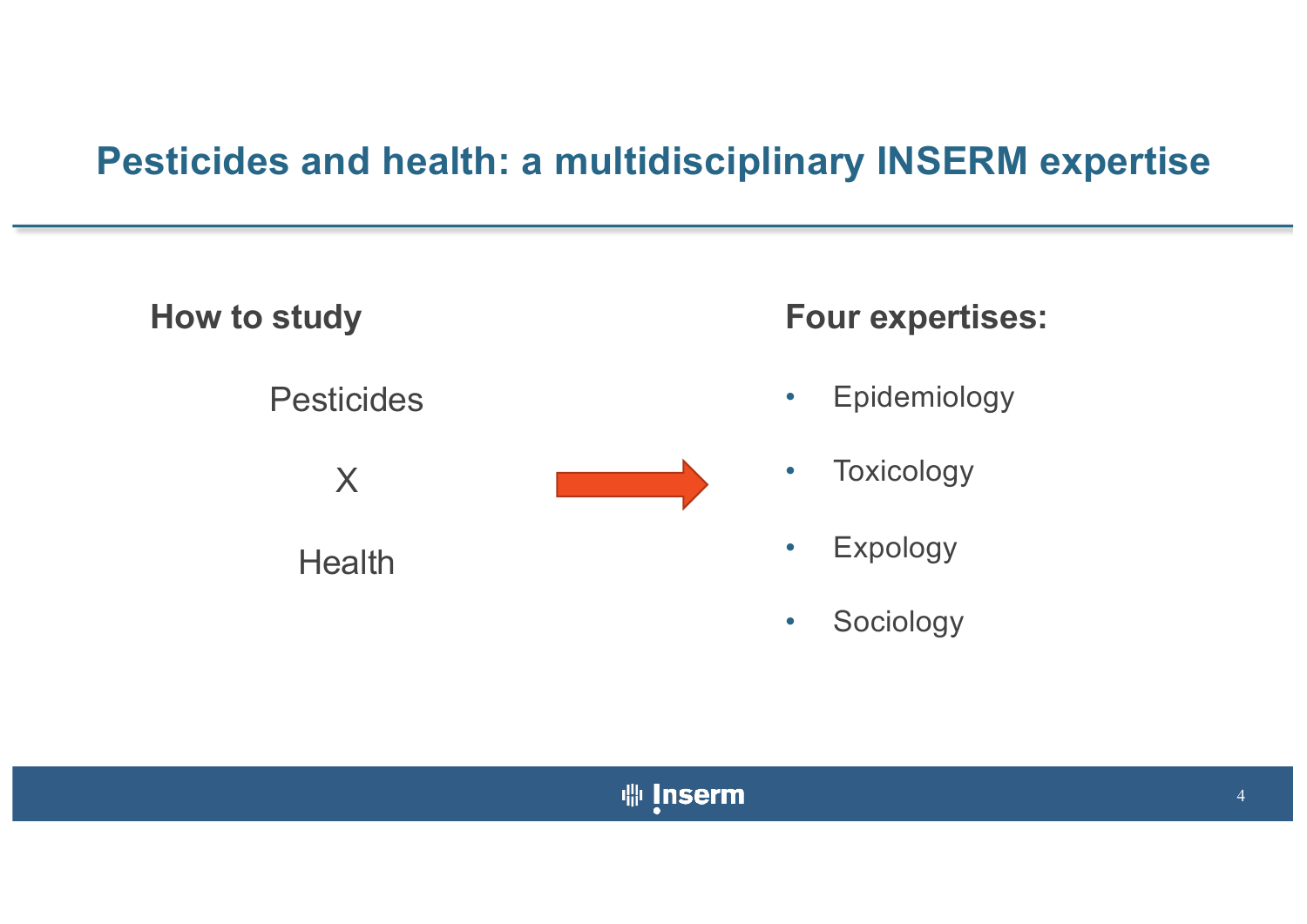### **Epidemiological approach**

Pesticide exposure **Health effects** 



Multiple and variable over time in terms of use and intensity

Heterogeneous and can be difficult to define (types and subtypes of tumors...)

#### **The quality and scope of the conclusions depend on:**

- Study design (cohort, case-control, ecological)
- Of the population studied (adults, pregnant women, children, etc.)
- Methods for estimating exposure and health effects
- Data quality (power, bias control and confounders)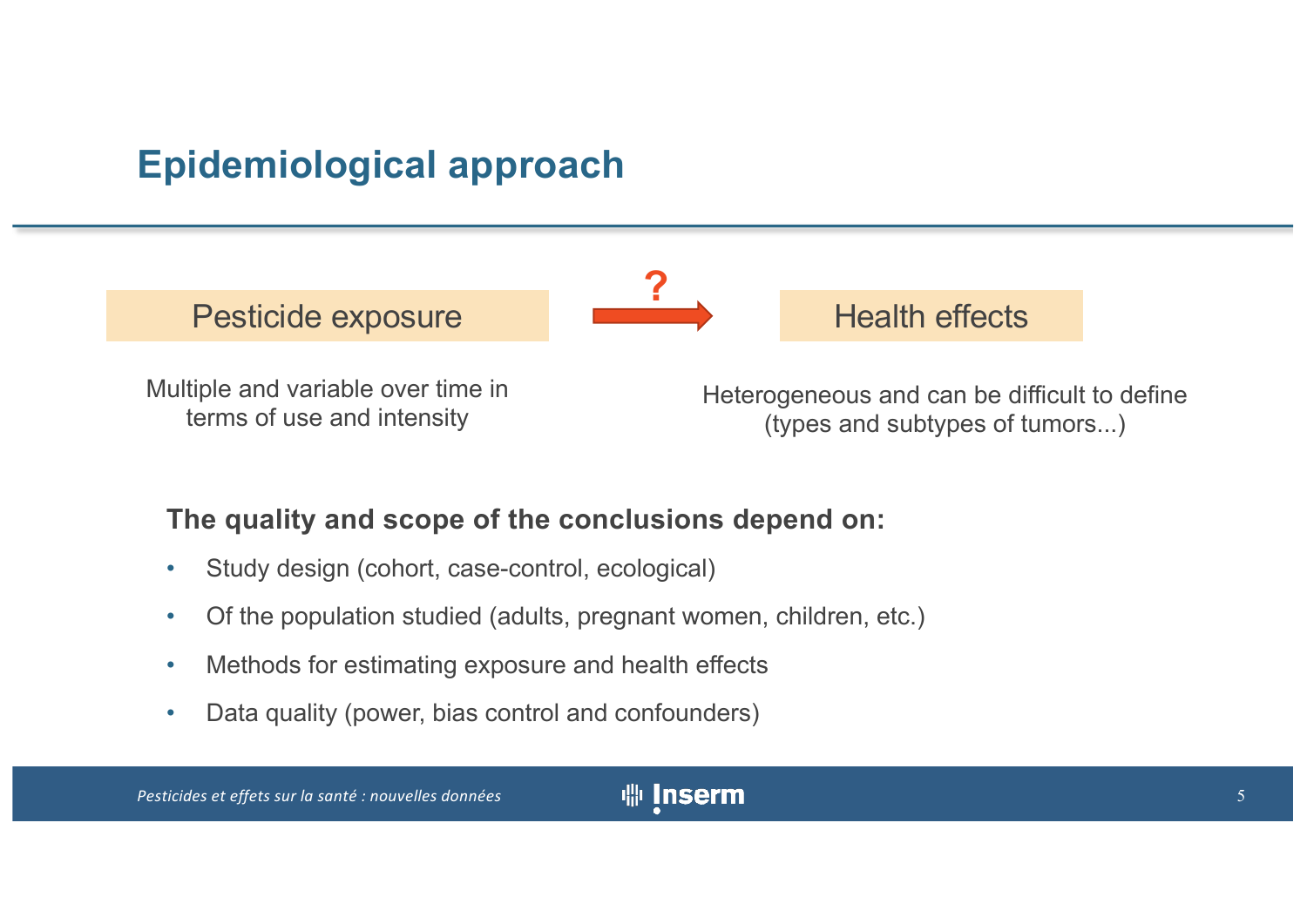#### **One key paramater: the level of presumption**

(++) The presumption of a link is **strong**: a good quality meta-analysis that shows a statistically significant association, or several good quality studies from different teams that show statistically significant associations

(+) The presumption of a link is **average**: at least one good quality study that shows a statistically significant association

(±) The presumption of a link is **weak**: if the studies are not of sufficient quality or are inconsistent with each other or do not have sufficient statistical power to allow the conclusion that an association exists



Presumption ≠ evidence of a causal link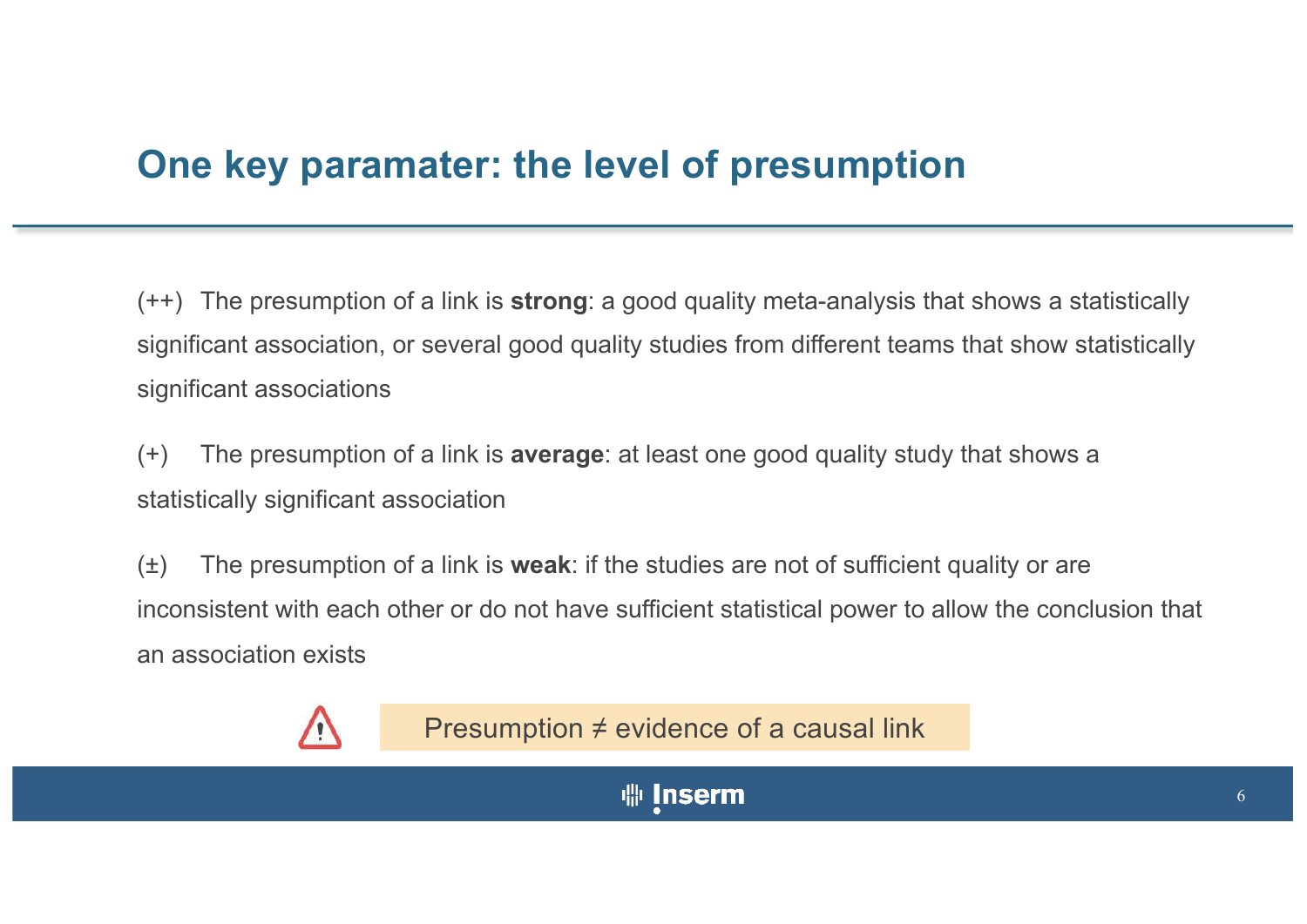#### **Mechanistic approach**

**Toxicological** studies are essential to assess the plausibility of a link between an active substance and the occurrence of a pathology

They are based on

- **experimental** studies *in vitro and in vivo*
- **computational** analyses (in silico) -> AOP

AOP (adverse outcome pathway): a logical sequence of biological events causally linked to an adverse health effect, used in risk assessments

- *They can be initiated because associations have been found in epidemio. studies or…*
- *- They may be at the initiative of epidemiological research*

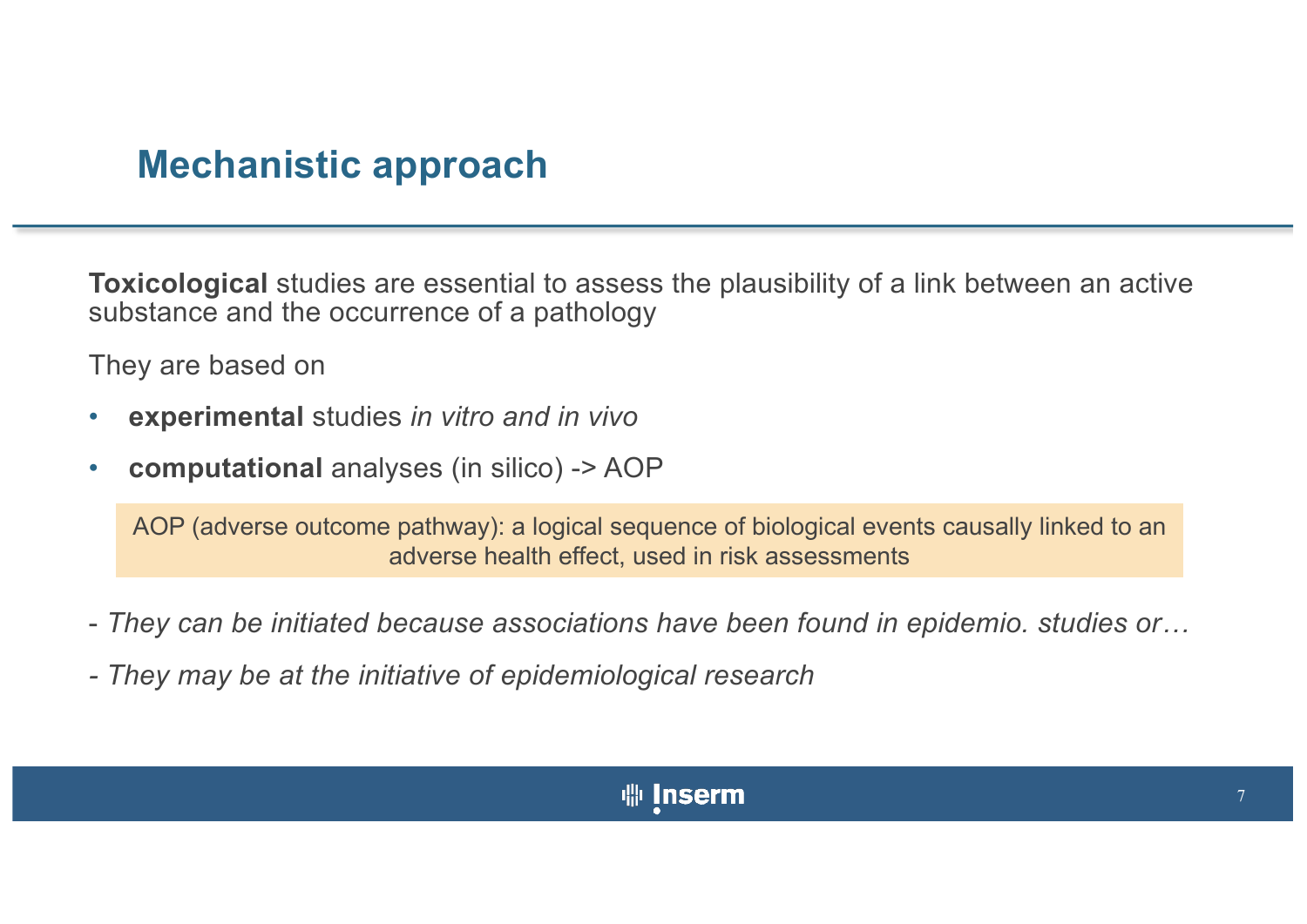#### **Pesticides and health: a legitimate concern**

#### **Active substances targeting living organisms**

- Have been developed to impact animal or plant species
- The conservation of many physio. systems across species makes it difficult to design absolutely species-specific molecules.

#### **Widespread contamination of the environment**

• 80% of contaminated groundwater

#### **Frequent human exposure**

- Professional environment
- General population: **found in more than 1/3 of food** (EAT, ANSES)
- 10% of the population consumes unregulated tap water at some point in the year (in terms of the presence of pesticides)
- 100% of the general population has levels of at least one family of detectable pesticides in the body

#### $\frac{1}{2}$  Inserm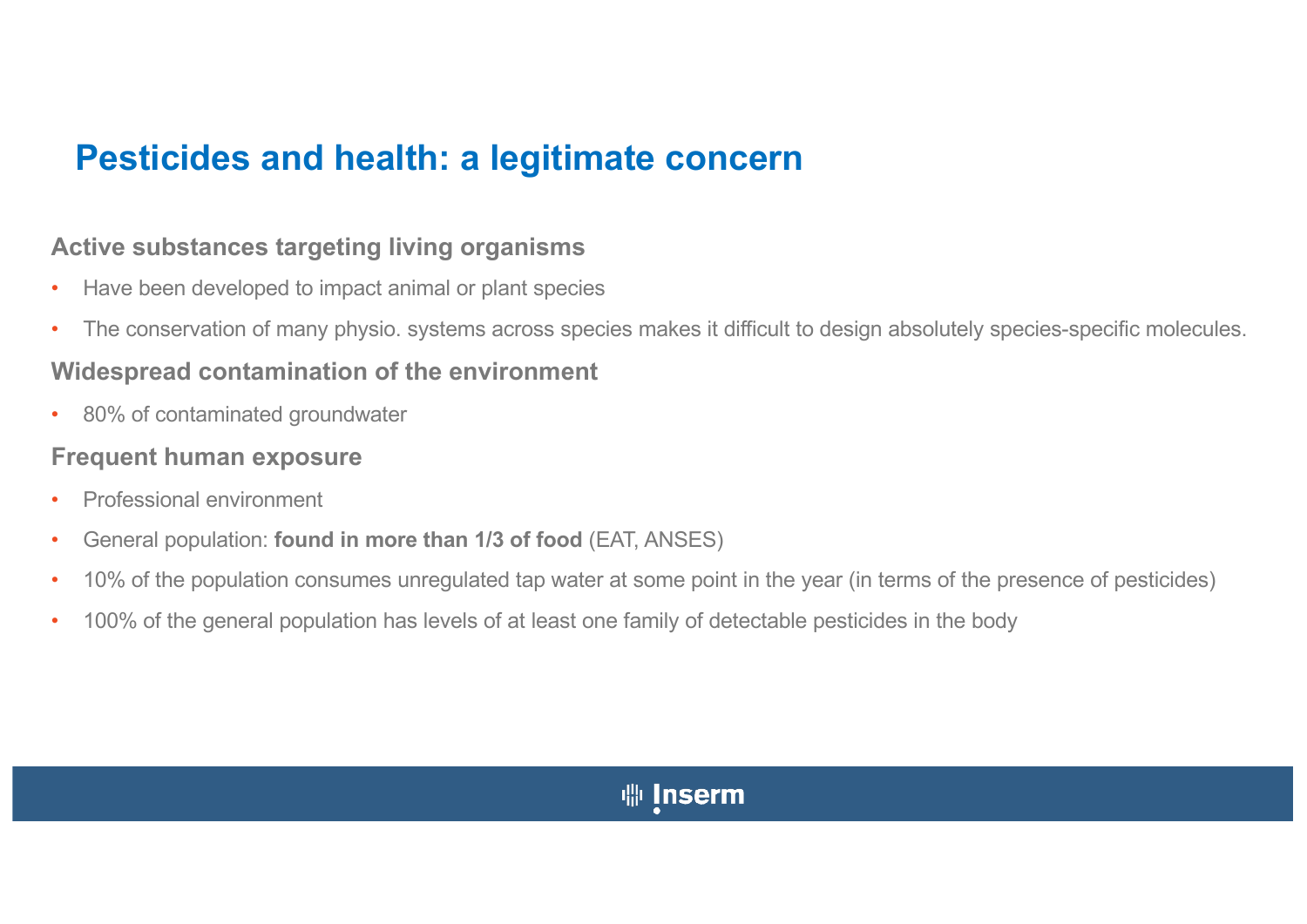### **Historical examples**

#### **Before the beginning of the 20th century**

• Nicotine, mercury, arsenic used as pesticides (since banned in the EU)

**From the 1940s: beginning of the era of synthetic pesticides**

#### **Organochlorine pesticides (1940-80)**

- Many active molecules including...DDT: Effects on biodiversity highlighted in the 1960s, banned in 1970 (Sweden). Human health effects highlighted later. Global ban in 2004 (Stockholm Convention on POPs)
- Chlordecone: suspected effects on cancer risk, banned in the USA (1975), in France (1990); derogatory authorization in the West Indies in banana plantations until 1993

#### **Organophosphate pesticides**

- Action on the nervous system of target species, but also possibly in humans
- Production increased in the 1970s and then decreased in the 21st century
- Many organophosphate are banned in Europe (e.g. chlorpyrifos)

#### **Many other families**

Neonicotinoids, pyrethroids...







#### **业 Inserm**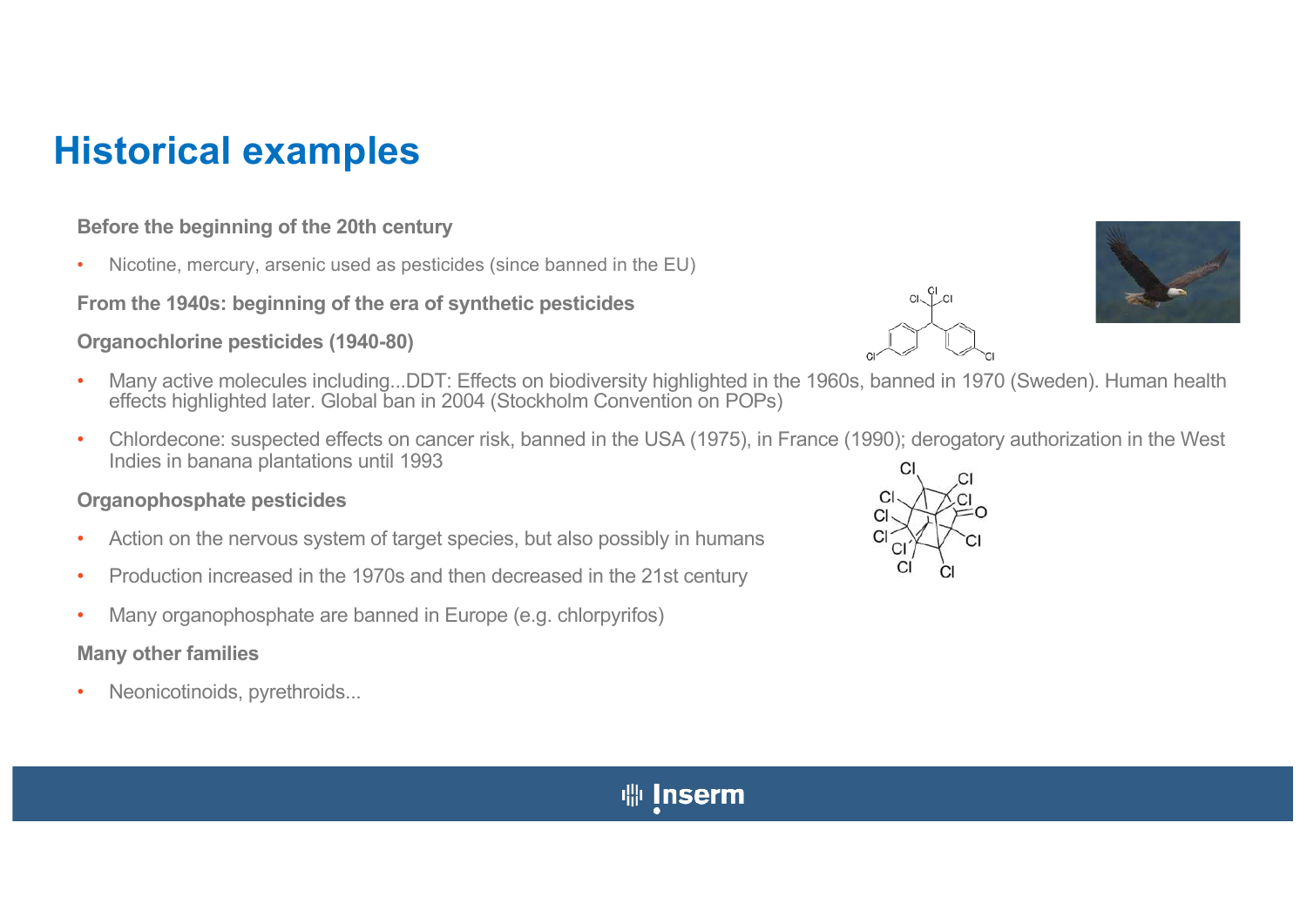#### **What are the main highlights of the 2021 INSERM expertise ?**

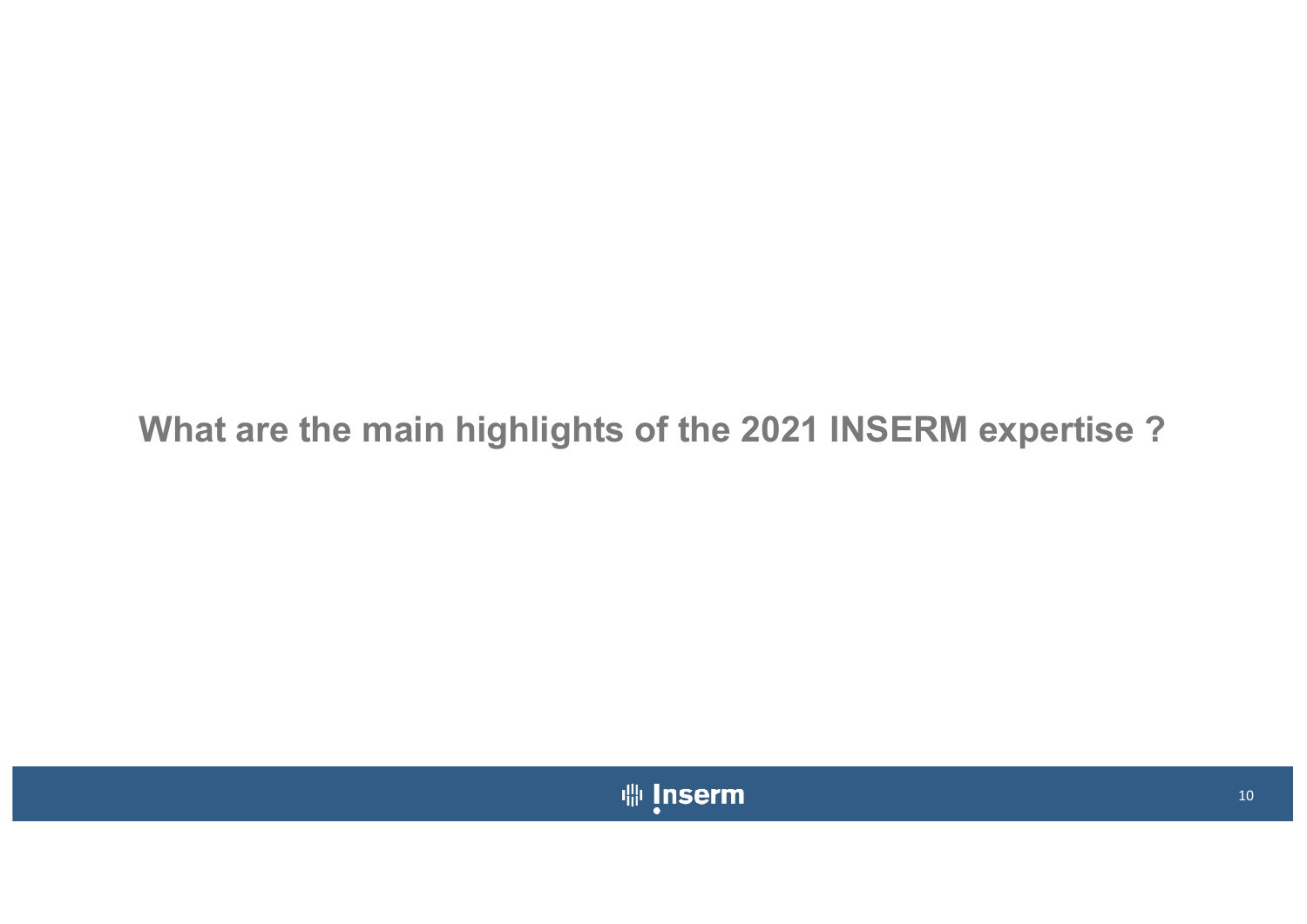### **Pesticides – pathologies : strong presumption**

|                                                           | <b>Pathology</b>                                        | <b>Exhibition</b>                                                  |
|-----------------------------------------------------------|---------------------------------------------------------|--------------------------------------------------------------------|
| $\frac{\nu}{\Box}$<br>iui vi<br>child<br><b>Independi</b> | Impaired motor, cognitive and sensory skills            | Exposure during pregnancy to organophosphate (indiscriminate)      |
|                                                           | Behavioral disorders, especially internalized (anxiety) | Exposure during pregnancy to pyrethroids (without distinction)     |
|                                                           | Tumours of the central nervous system (childhood)       | Exposure to pesticides (indiscriminate) during the prenatal period |
|                                                           | Acute myeloid leukemias (AML, childhood)                | Domestic exposure to pesticides (without distinction)              |
|                                                           |                                                         |                                                                    |
| health                                                    | Cognitive impairment in adults                          | Exposure to organophosphate pesticides                             |
|                                                           | <b>Parkinson's disease</b>                              | Occupational exposure to pesticides (without distinction)          |
|                                                           | Prostate cancer                                         | <b>Exposure to Chlordecone</b>                                     |
|                                                           | Non-Hodgkin lymphoma                                    | Organophosphate pesticides (++); of which diazinon (++)            |
|                                                           | Multiple myeloma                                        | Occupational exposure to pesticides (without distinction)          |
|                                                           | COPD, chronic bronchitis                                | Indiscriminate exposure to pesticides                              |

**Effects on the**  Effects on the **health of the health of the** 

**Effects on adult**

Effects on adult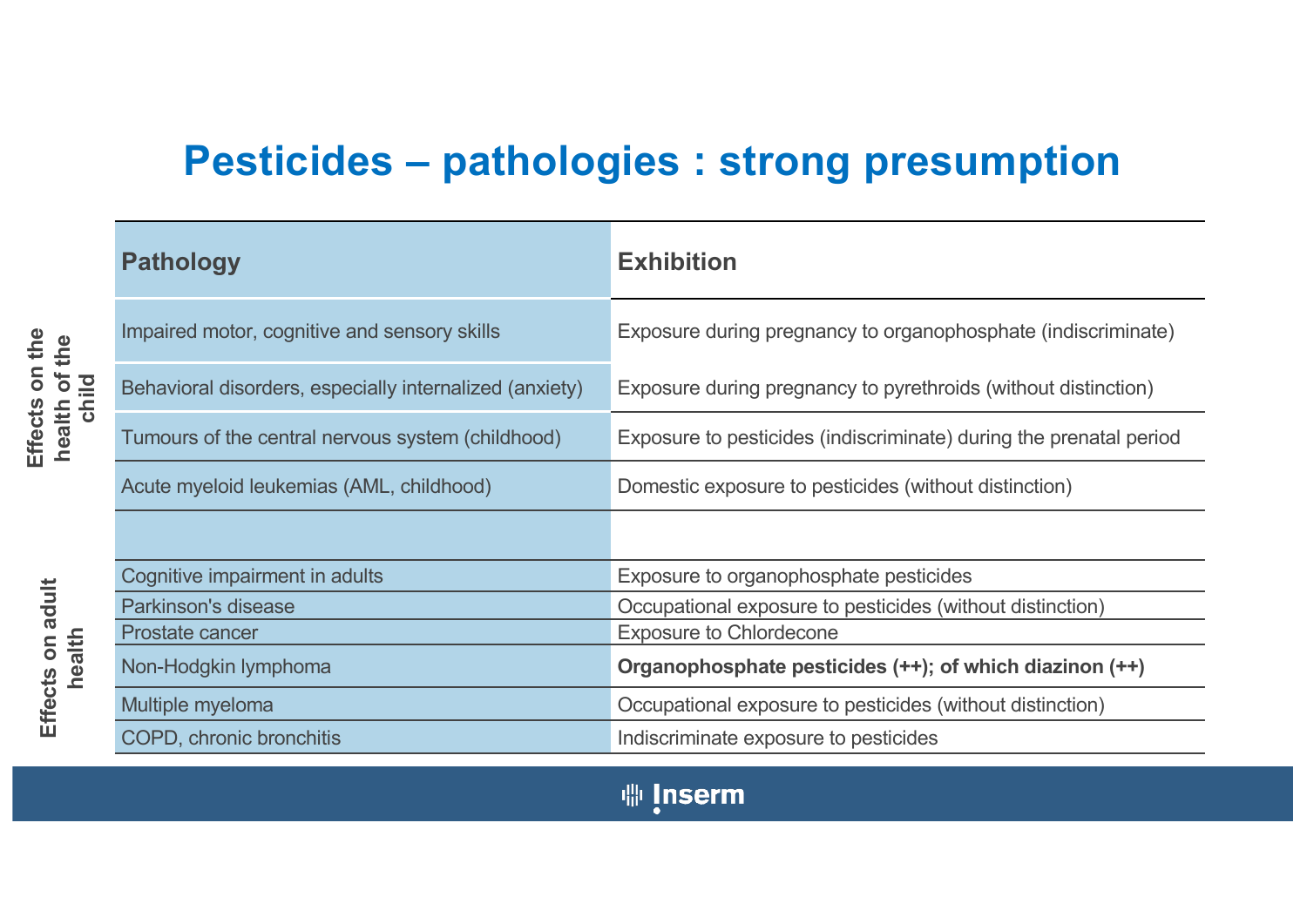### **Pesticides – pathologies : average presumption**

| <b>Pathology</b>                                  | <b>Exposure</b>                                                                               |
|---------------------------------------------------|-----------------------------------------------------------------------------------------------|
| Impaired motor, cognitive and sensory skills      | Residential exposure during pregnancy (domestic use, proximity<br>to agricultural activities) |
| Behaviour suggestive of autism spectrum disorders | Exposure during pregnancy to organophosphate (indiscriminate)                                 |
|                                                   |                                                                                               |
| <b>Alzheimer's disease</b>                        | Indiscriminate exposure to pesticides                                                         |
| <b>Breast cancer</b>                              | Exposure to DDT in childhood                                                                  |
| Non-Hodgkin lymphoma                              | Organophosphate pesticides; chlordane (+), glyphosate (+)                                     |
| Multiple myeloma                                  | Permethrin (+)                                                                                |
| Leukaemia                                         | Deltamethrin, terbufos, DDT                                                                   |
| Kidney and bladder cancer                         | Occupational exposure to pesticides without distinction                                       |
| Soft tissue and viscera tumours                   | Indiscriminate exposure to pesticides                                                         |
| <b>Thyroid pathologies</b>                        | Indiscriminate exposure to pesticides                                                         |

adult health **adult health Effects on**  Effects on

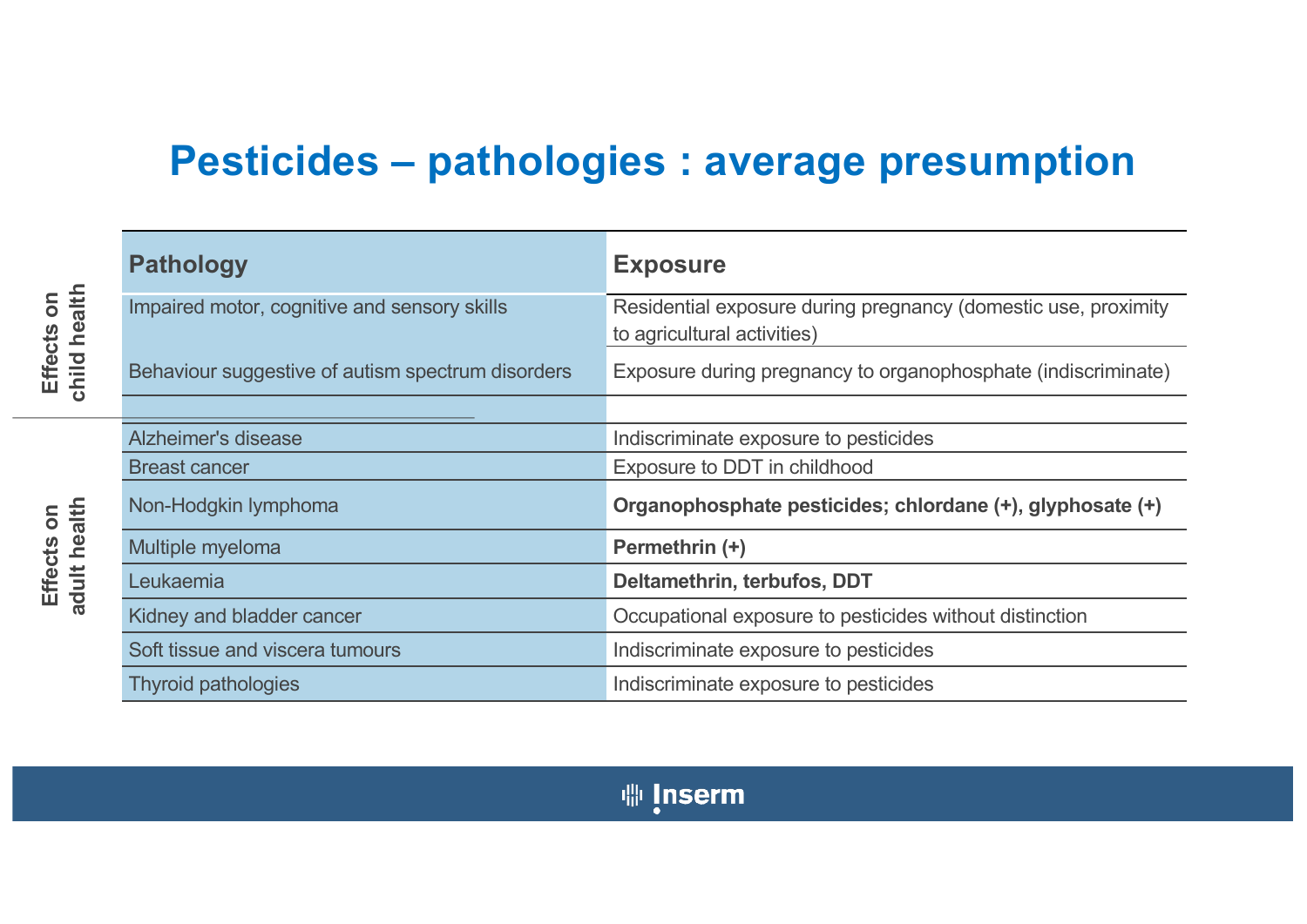## **DDT and breast cancer**



**Link between DDT (grandmother) and age at menarche?**

*Prev*, 2021)

**业** Inserm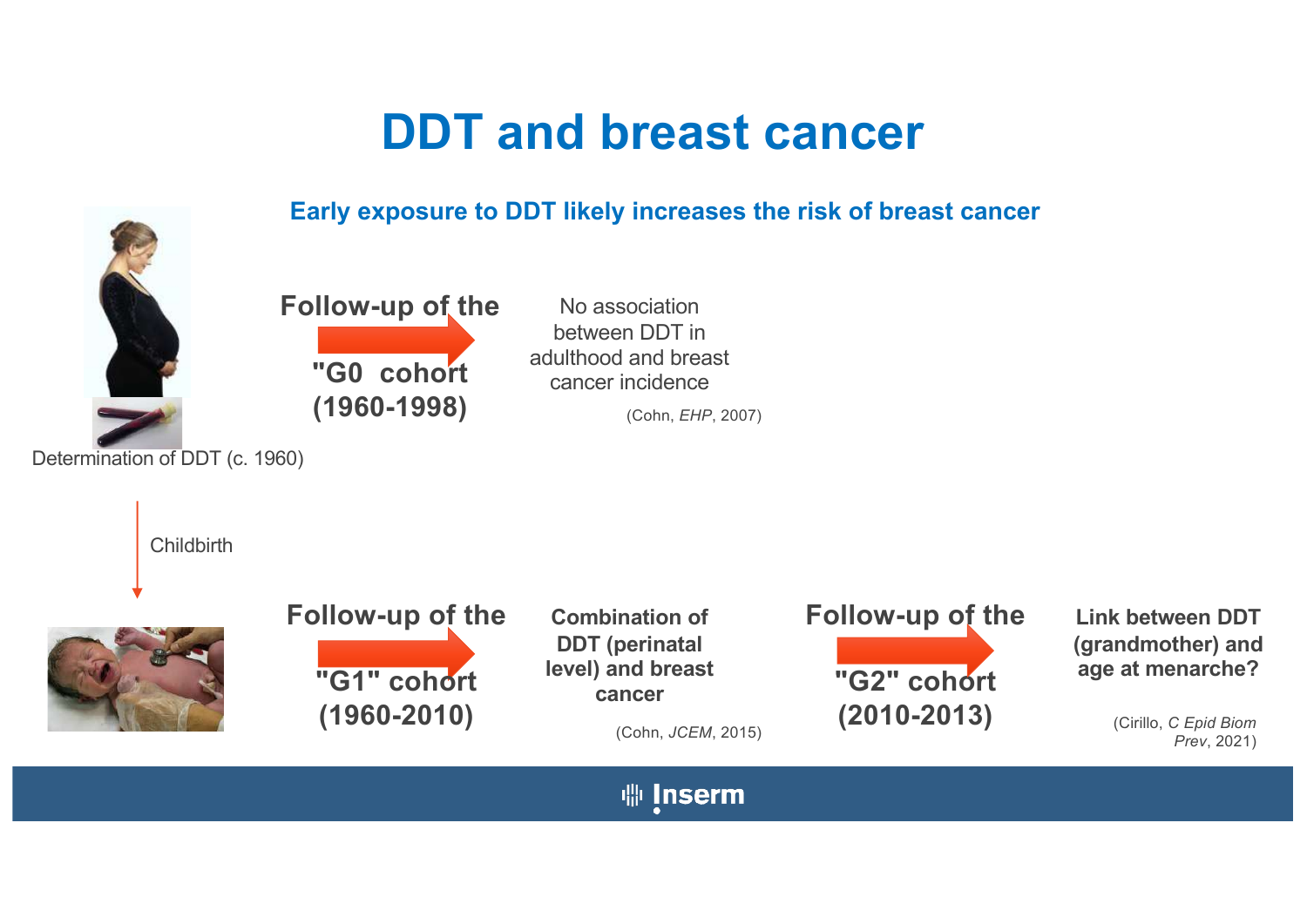

Scientific and societal debates dating back at least to

- **IARC's** classification of glyphosate as a "probable carcinogen" (category 2A) in 2017
- This classification was not in line with the assessment of the EU scientific authorities (**EFSA**)
- EU classification of glyphosate as a proven or suspected carcinogen could lead to its ban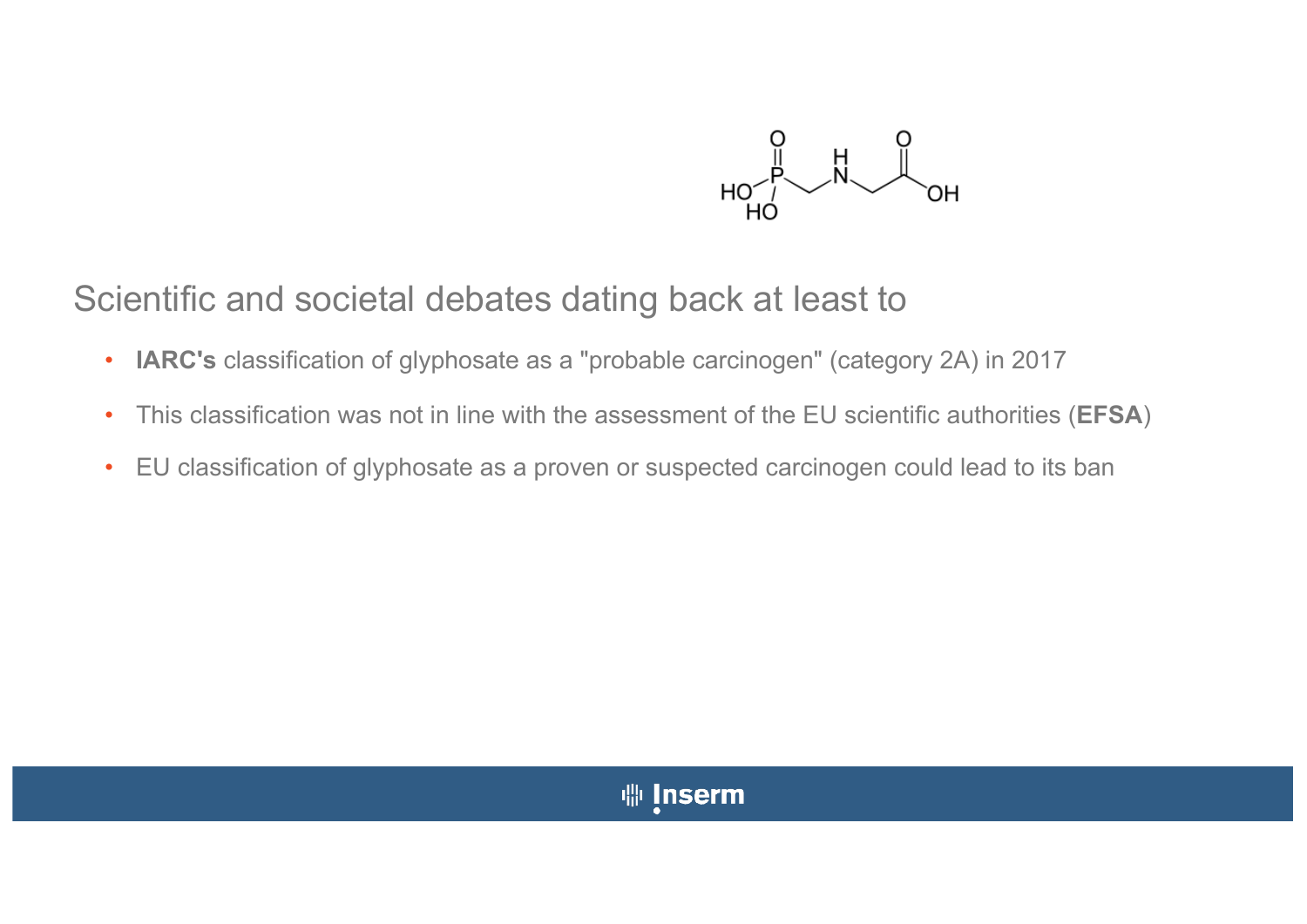## **Glyphosate**



- Ø A non-selective herbicide used in a wide number of formulations since its introduction on the market in 1974
- $\triangleright$  Use prohibited in France in public spaces in 2017 and for individuals in 2019
- $\triangleright$  Its mode of action is based on the inhibition of an enzyme, not present in humans or animals, necessary for the synthesis of aromatic amino acids in plants, certain fungi, certain bacteria
- Ø Classified as a "probable" carcinogen by IARC but not considered a carcinogen by most national and international health agencies. The discrepancy can be explained by the different approaches and criteria of interpretation, including the distinction between danger and risk

The collective expertise aimed to analyze

- the expology data (use, contamination of environments and the population)
- the epidemiological data published since 2013 and
- the mechanisms of toxic action of glyphosate and its formulations on the basis of recent literature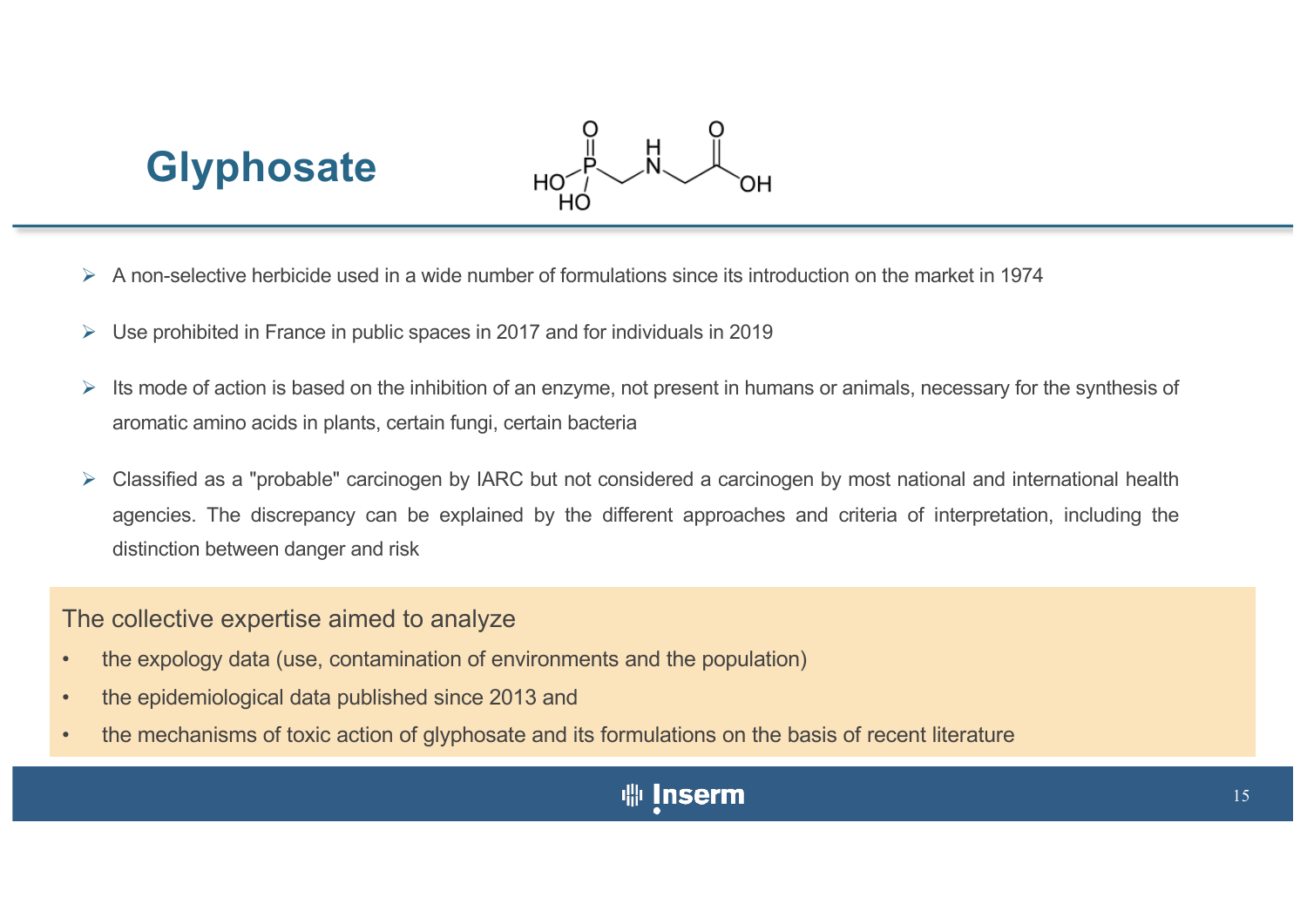### **Glyphosate contamination**

- Low volatile (its occasional presence in the air is related to the drift of spray droplets)
- On treated surfaces, it can persist as well as its degradation product (AMPA) depending on the physico-chemical nature of the soils
- Soil leaching can lead to contamination of surface water.
- In France, glyphosate or AMPA were quantified in 22% (2007) to 9% (2017) of the measurement points
- Only one point, in 2014, showed an exceedance of the environmental quality standard
- For drinking water, the rate of non-compliance (0.1 μg/l) ranged from 0.05% (2007) to 0.26% (2017), without any point reaching the health thresholds
- In an analysis of pesticide residues in European food (2017), glyphosate was quantified in only 2.5% of 8,672 samples analysed and 0.2% exceeded the MRL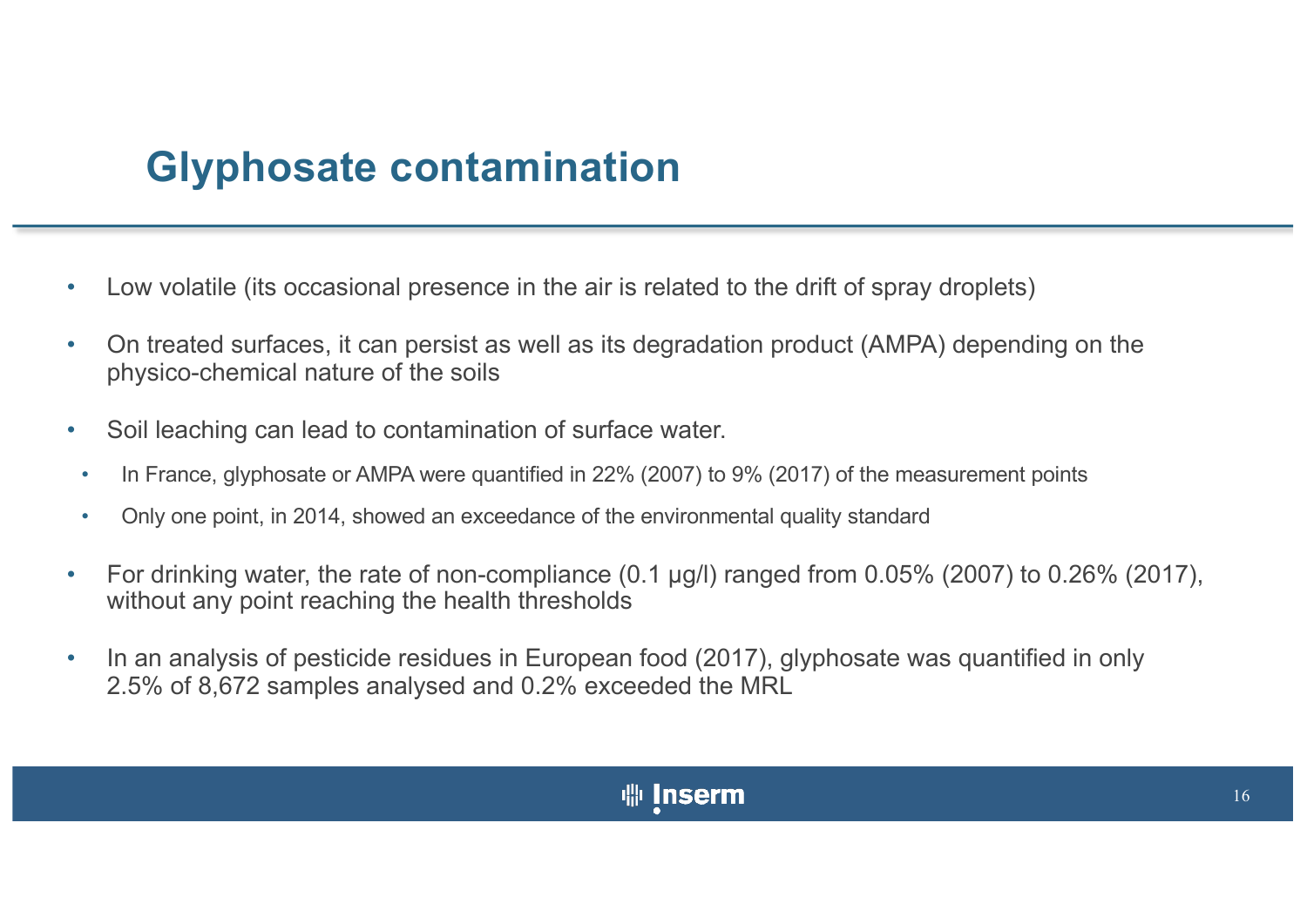### **Glyphosate : toxicokinetics & biomonitoring**

- Poorly metabolized (<1%)
- Rapidly eliminated by urine (half-life in the blood of 5 to 10 h) in humans
- Determination of glyphosate in urine requires validated chemical methodologies such as gas chromatography
- The impregnation of populations is mostly low
- urinary concentrations of the order of μg / l
- exposures 100 to 1000 times lower than the acceptable daily intake currently in force
- Water quality standards cannot be compared with urinary concentrations or health reference values such as the ADI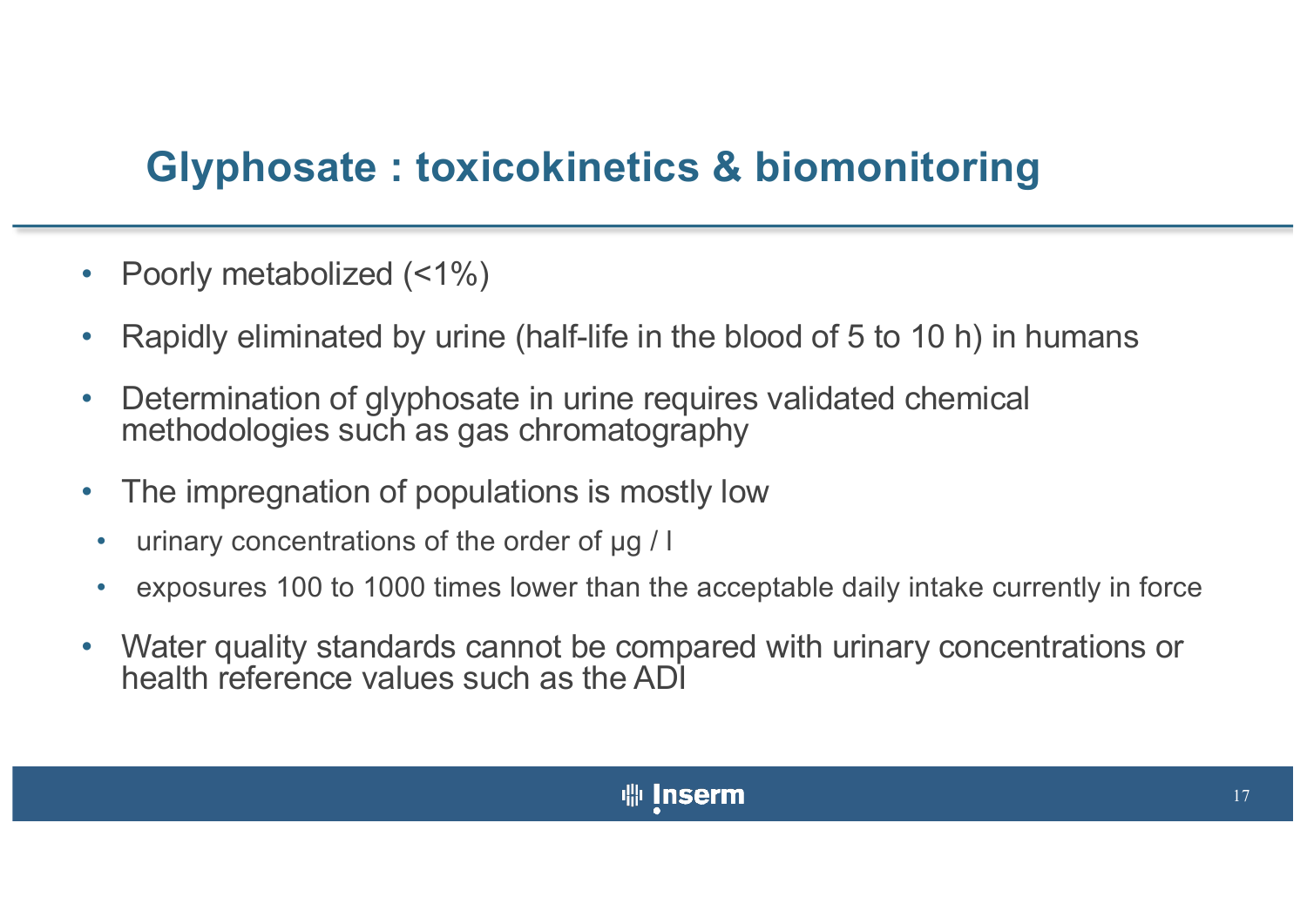### **Glyphosate: new epidemiological data (2013 – 2021)**

- Ø **NHL: presumption of weak link (±) in 2013**; the results of new meta-analyses reinforce the level of presumption of a link between occupational exposure and an increase in the risk of NHL (from 30-40%): **presumption of medium link (+) in 2021**
- $\triangleright$  The results of a meta-analysis of 3 case-control studies and two AHS cohort analyses lead to the weak presumption  $(\pm)$  of a link to multiple myeloma.
- $\triangleright$  A link with a low level of presumption ( $\pm$ ) is identified for leukemias; it is based solely on the results of the AHS cohort that will need to be confirmed
- $\triangleright$  Links are identified for respiratory disorders (wheezing, asthma) or thyroid disorders (hypothyroidism). These results are mainly based on the AHS cohort and presumption levels are considered low (±)

What about the biological plausibility of the observed associations?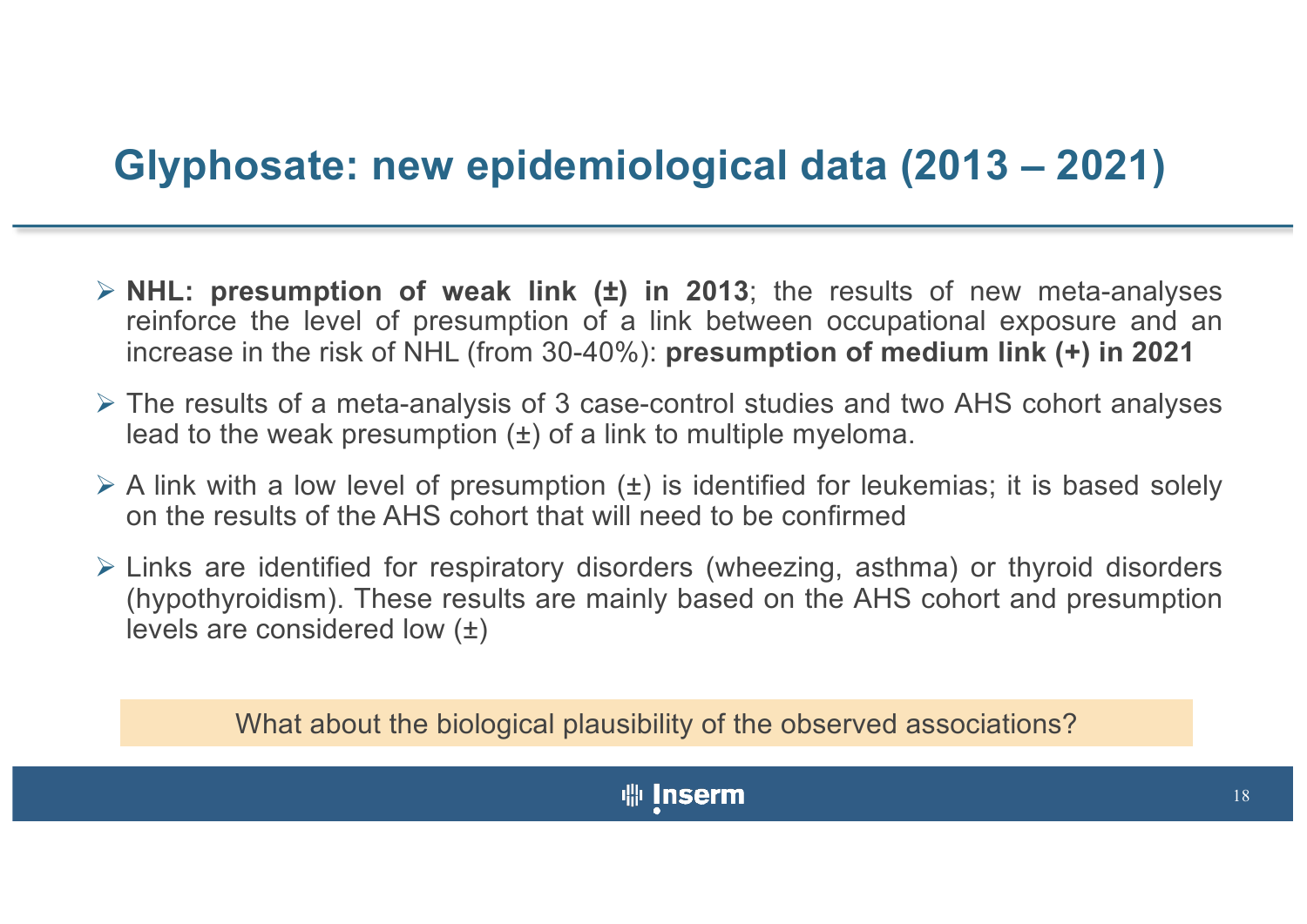### **Glyphosate: mechanisms (cancer)**

- Although sometimes contradictory, mutagenicity tests in bacteria or eukaryotic cells are rather negative, while **genotoxicity tests are rather positive**.
- These results are consistent with the induction of **oxidative stress** demonstrated in different species and cellular systems and potentially involved in genetic instability.
- Experimental carcinogenesis studies in rats or mice show excess cases and suggest a tumorpromoting effect, but they are not convergent
- In exposed animals, there are different tumours, usually limited to a single sex, which occur only at very high doses or only on certain strains. The level of evidence in rodents, although not zero, remains limited

Other mechanisms of toxicity are mentioned in the recent scientific literature

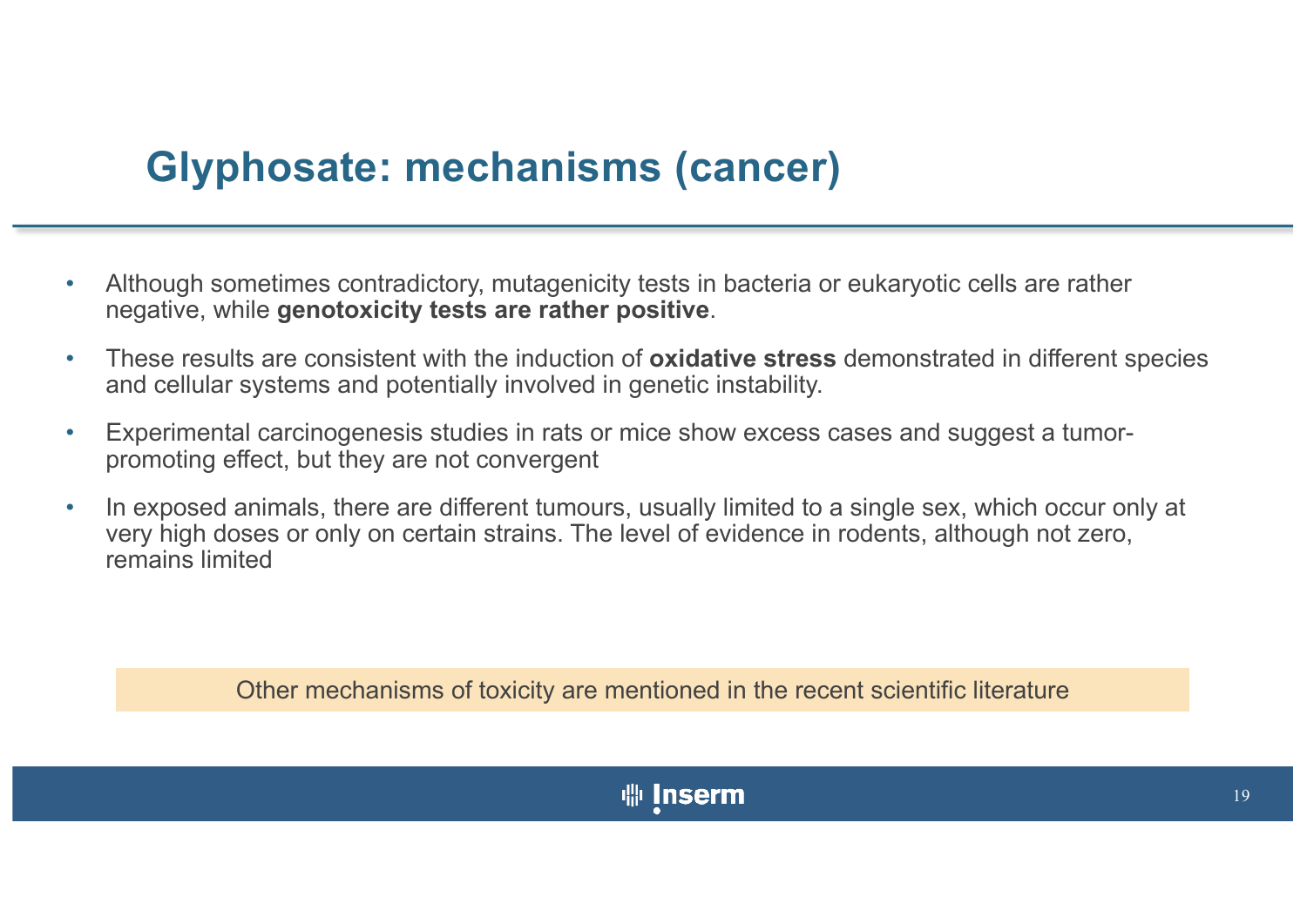### **Glyphosate: mechanisms (other)**

- **Mitotoxicity**: in vitro and in vivo models show the induction of oxidative stress that can lead to apoptosis or neurotoxicity
- **Suggested pro-estrogenic activity** via activation of the ERα receptor by non-genomic mechanisms and **anti-aromatase activity**: stimulation of cell proliferation?
- **Endocrine disrupting effects** on developmental or reproductive functions in rodents of both sexes (disruption of steroidogenesis, epigenetic modifications, intergenerational effects)
- **Dysbiosis of the gut microbiota in humans and animals**

These mechanisms deserve to be confirmed, deepened and further taken into account in regulatory evaluation procedures.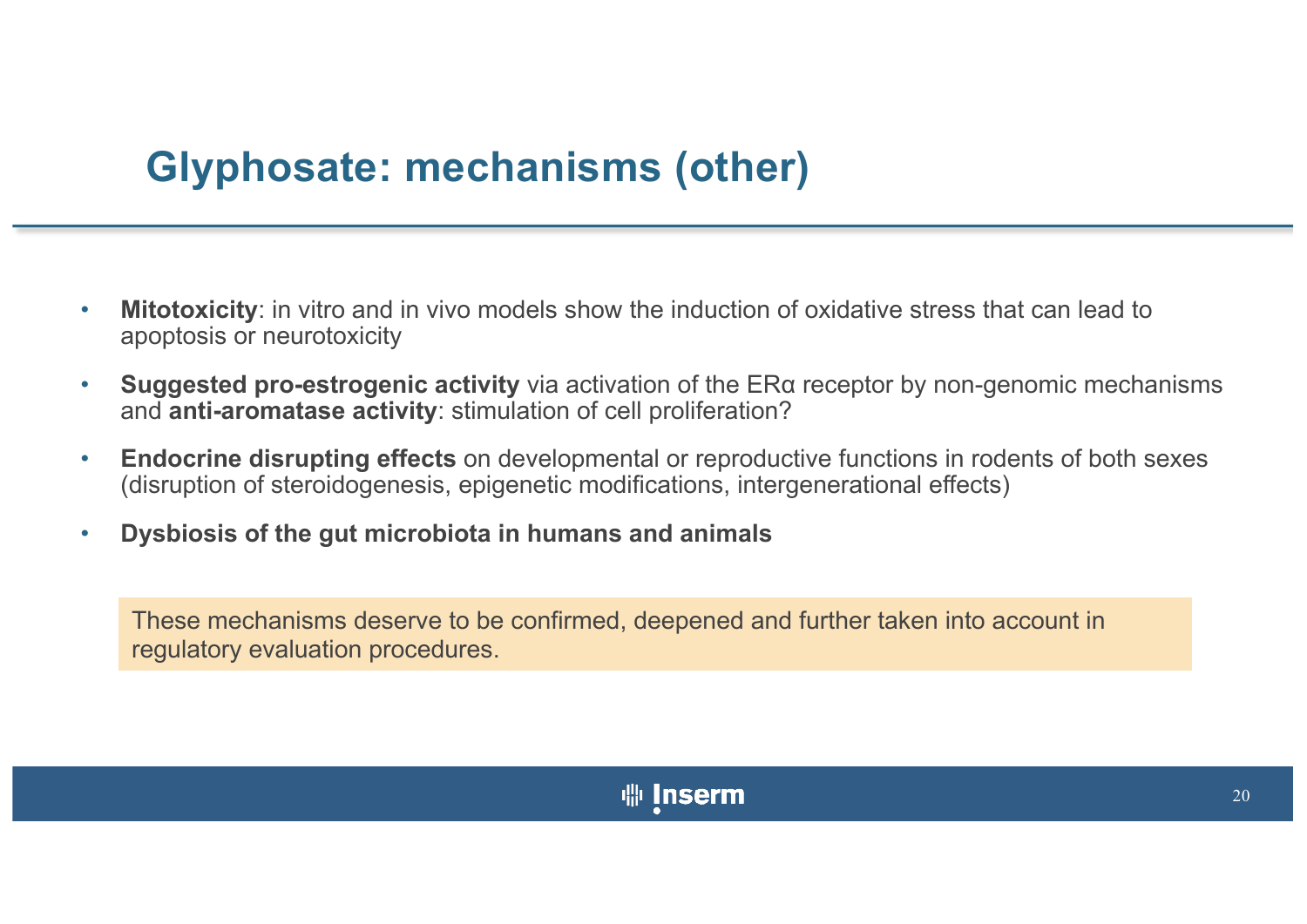

Scientific and societal debates dating back at least to

- **IARC's** classification of glyphosate as a "probable carcinogen" (category 2A) in 2017
- This classification was not in line with the assessment of the EU scientific authorities (**EFSA**)
- EU classification of glyphosate as a proven or suspected carcinogen could lead to its ban

This collective expertise from Inserm concludes that:

- There is a presumption of a medium link regarding the risk of NHL, and lower for other cancers
- Animal experimentation is rather in favor of a genotoxic effect of glyphosate
- There could be other mechanisms of action of glyphosate on the body (endocrine disruption, effect on the intestinal microbiota…)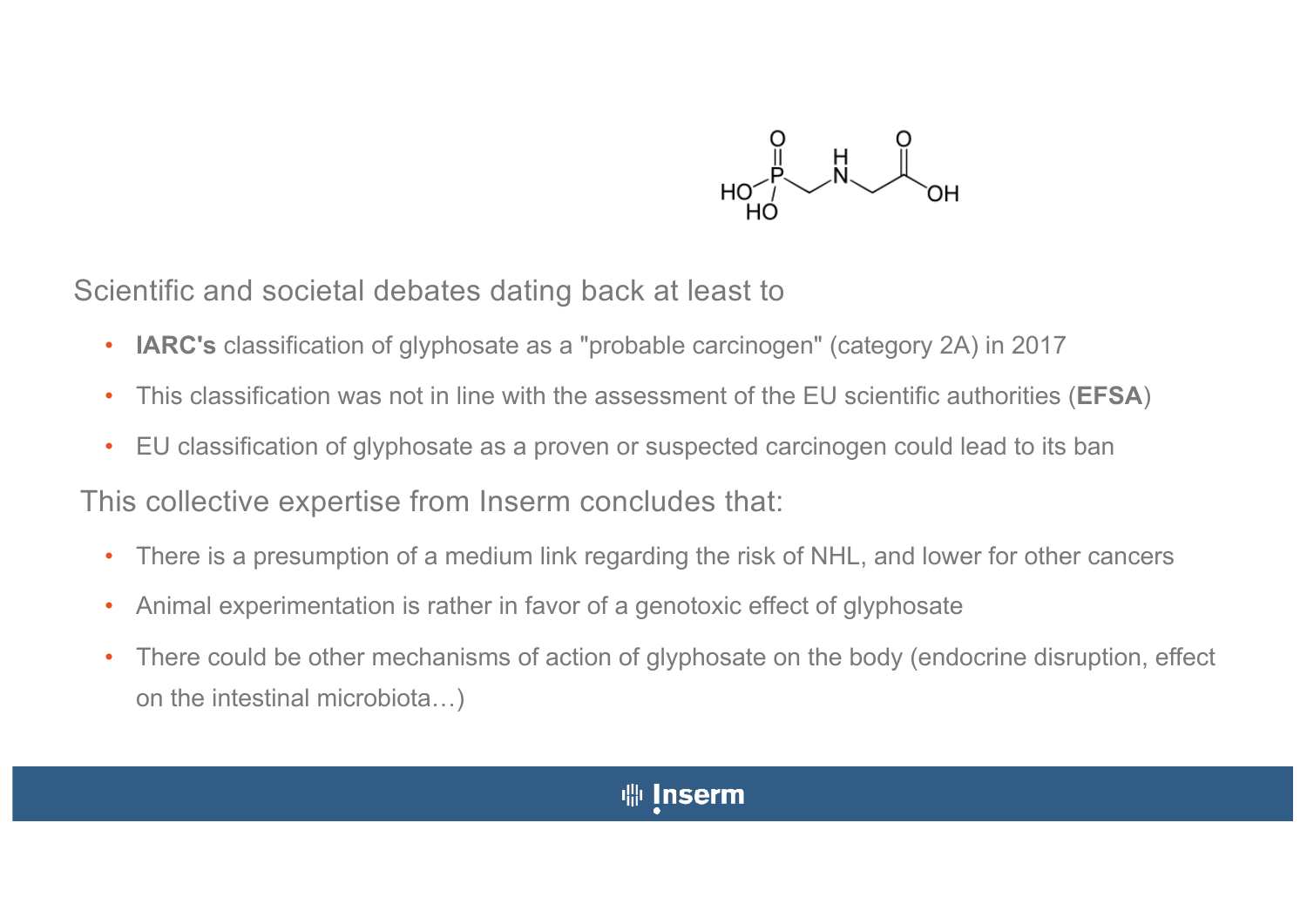# **Conclusion: Pesticides**

- and health **•** Significant societal concern justified by the widespread exposure to pesticides, the health effects of many pesticides and the existence of alternatives to produce with a minimum intake of pesticides
	- The rise of molecular epidemiology (based on exposure biomarkers) now allows it to provide more results specific to certain pesticides, in addition to toxicological work.
	- Many of the conclusions of the Inserm collective expertise on the same subject of 2013 have been reinforced (and not weakened)
	- Beyond cancers and neurodegenerative diseases (already identified in 2013), the expertise identifies other possible systemic effects of certain pesticides (multiple myeloma and permethrin, respiratory health, thyroid disorders ...)
	- The European regulatory framework is protective for health, but this protection can only be achieved by strongly supporting research, given the number of substances to be considered and the diversity of possible effects and mechanisms of action.

#### **业 Inserm**